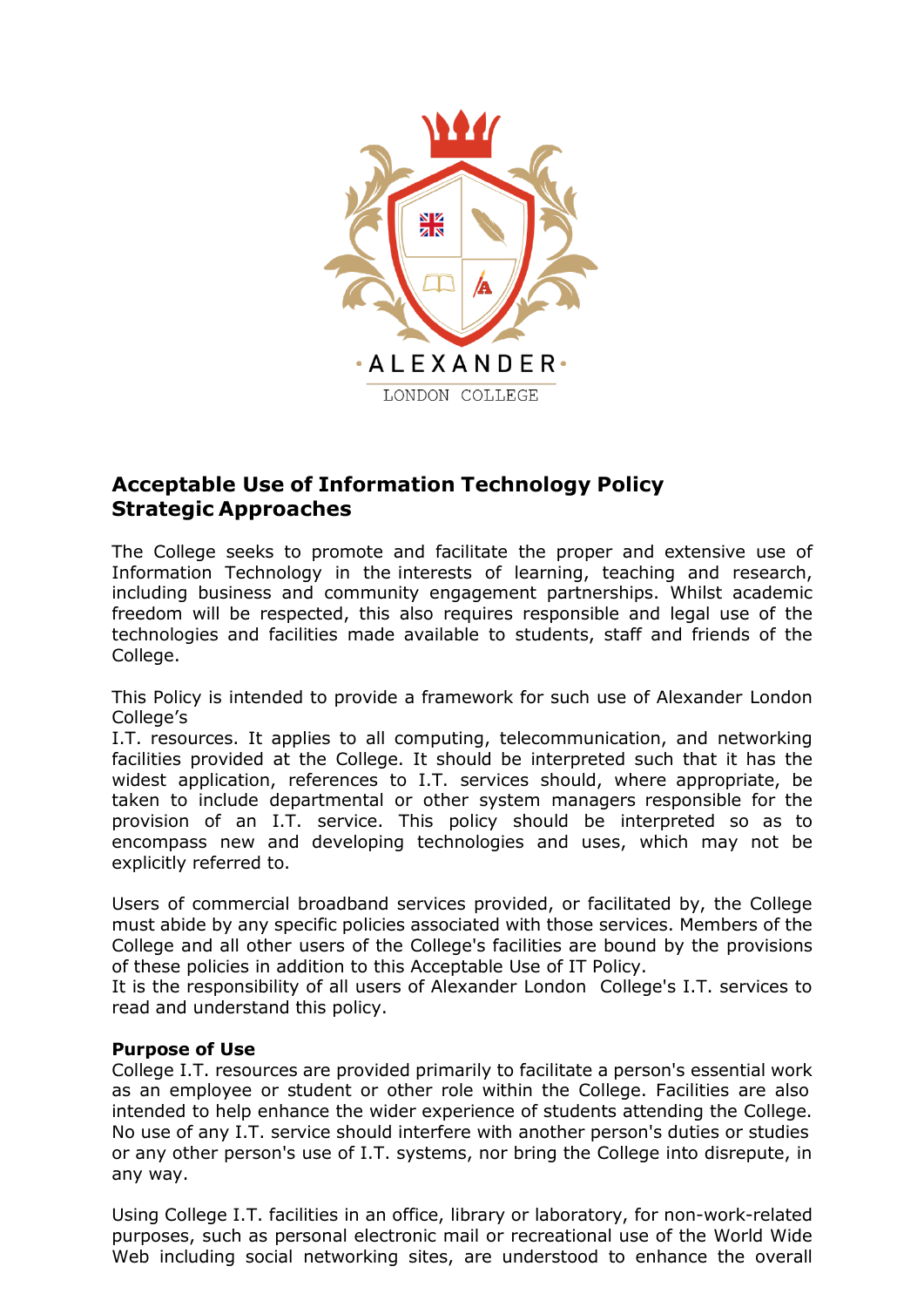experience of an employee or student but are not an absolute right. Priority to such College-owned facilities must always be granted to those needing facilities for academic work or other essential College business.

College email addresses must be used for all official College business in order to facilitate auditability and institutional record keeping. All staff and students of the College must regularly read their College email.

Commercial work for outside bodies, using centrally managed services, requires explicit permission from the IT Manager; such use, whether or not authorised, may be liable to charge.

## **Authorisation**

In order to use the computing facilities of Alexander London College a person must first be registered. Those not automatically registered must apply to I.T. services.

Registration to use College services implies, and is conditional upon, acceptance of this Acceptable Use Policy.

The registration procedure grants authorisation to use the core I.T. facilities of the College.

Following registration, a username, password and email address will be allocated. Authorisation for other services may be requested by application to I.T. services or other providers of Information Technology based services.

Individually allocated usernames, passwords, certificates and e-mail addresses are for the exclusive use of the individual to whom they are provided. The user is personally responsible and accountable for all activities carried out under their username. The password associated with a personal username must not be divulged to any other person, other than, in person, to known designated members of I.T. staff for the purposes of system support.

Other facilities are available for situations where staff need to share e-mail. No one may use, or attempt to use, I.T. resources allocated to another person, except when explicitly authorised by the provider of those resources, such as in those circumstances defined in this policy.

All users must always correctly identify themselves . A user must not masquerade as another, withhold their identity or tamper with audit trails. A user must take all reasonable precautions to protect their resources. In particular, passwords used must adhere to current password policy and practice.

#### **Privacy:**

It should be noted that systems staff, who have appropriate privileges, have the ability, which is occasionally required, to access all files, including electronic mail files, stored on any computer which they manage. It is also occasionally necessary to intercept network traffic. In such circumstances appropriately privileged staff will take all reasonable steps to ensure the privacy of service users. The College fully reserves the right to monitor e-mail, telephone and any other electronicallymediated communications.

Reasons for such monitoring may include the need to:

- ensure operational effectiveness of services.
- prevent a breach of the law, of this policy, or other College policy;
- investigate a suspected breach of the law, this policy, or other College policy; monitor standards.

Access to staff files, including electronic mail files, and/or individual I.T. usage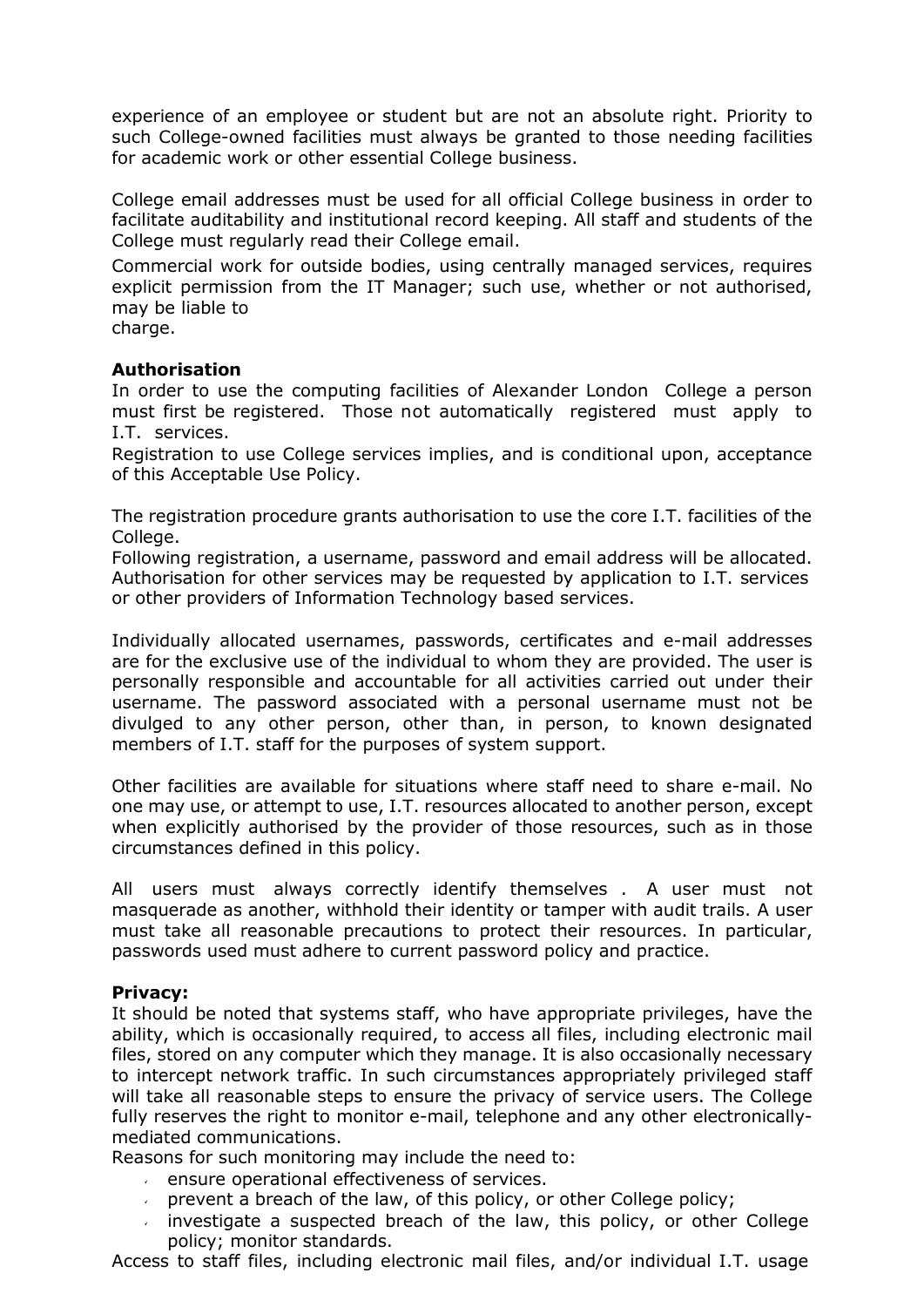information will not normally be given to another member of staff unless authorised by the Head of Organisation, or Resource Manager, who will use their discretion. Procedural guidelines will be published from time to time as a separate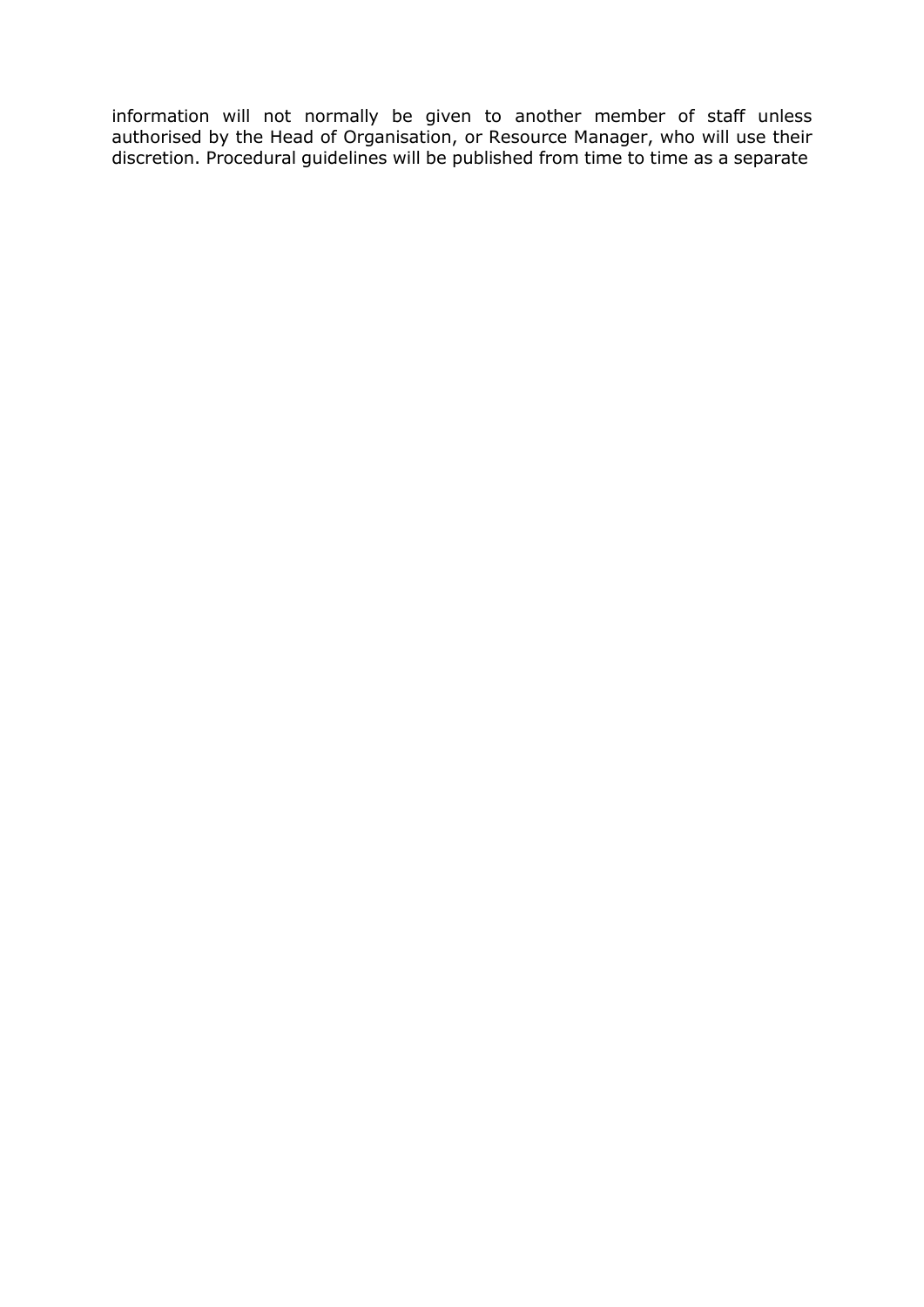document. Such access will normally only be granted in the following circumstances:

- where a breach of the law or a serious breach of this or another College policy is suspected;
- when a documented and lawful request from a law enforcement agency such as the police or security services has been received; on request from the relevant Department or Section, where the managers or co-workers of the individual require access to e-mail messages or files, which are records of a

College activity, and the individual is unable e.g. through absence, to provide them. The College sees student privacy as desirable but not as an absolute right; hence students should not expect to hold or pass information, which they would not wish to be seen by members of staff responsible for their academic work. In addition to when a breach of the law or of this policy is suspected, or when a documented and lawful request from a law enforcement agency such as the police or security services has been received, systems staff are also authorised to release the contents of a student's files, including electronic mail files, when required to by any member of staff who has a direct academic work-based reason for requiring such access.

The usage of computers in College-managed laboratories, and the software installed on them, is automatically logged and are password protected; staff and students are provided with their usernames and passwords.

After a student or member of staff leaves the College, files which are left behind on any computer system owned or managed on behalf of the College, including servers and electronic mail files, will be considered to be the property of the College and is deleted once a computer system is restarted.

#### **Behavior (The basis for effective learning and teaching)**

No person shall jeopardise the integrity, performance or reliability of computer equipment, software, data and other stored information. The integrity of the College's computer systems is put at risk if users do not take adequate precautions against malicious software, such as computer viruses and associated malware. All users of College I.T. services must ensure that any computer, for which they have responsibility, and which is attached to the College network, is adequately protected against viruses, using up to date antivirus software. Reasonable care should also be taken to ensure that resource use does not result in a denial of service to others.

Conventional norms of behavior apply to I.T. based media, just as they would apply to more traditional media. Within the College setting this should also be taken to mean that the tradition of academic freedom will always be respected. The College is committed to achieving an educational and working environment which provides equality of opportunity, and freedom from discrimination on the grounds of race, color, nationality, ethnic origin, gender, gender identity (transsexual), marital or civil partnership status, disability, including mental health difficulties, sexual orientation, religion or belief, age, social class, pregnancy or offending background.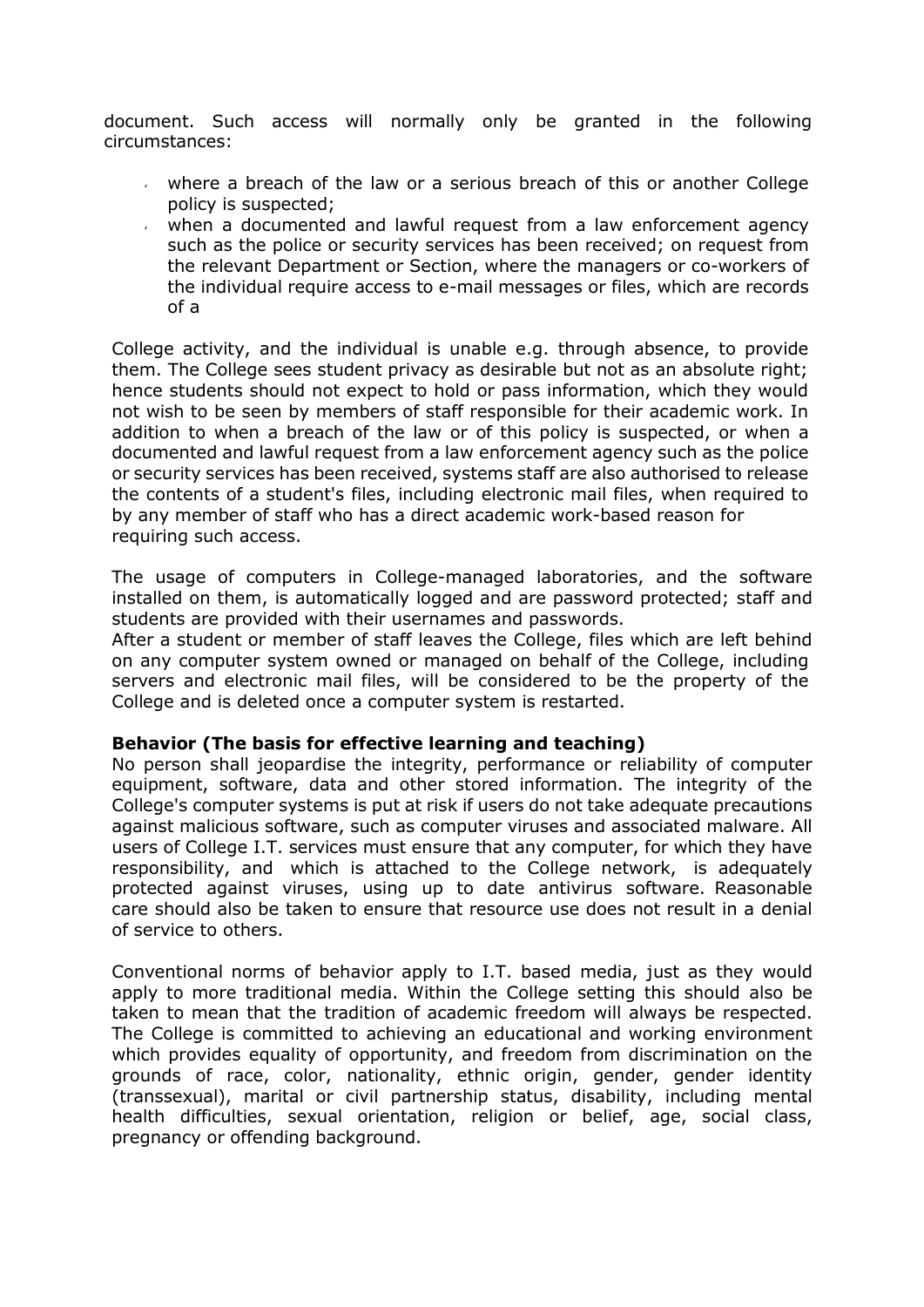Distributing material, which is offensive, obscene or abusive, may be illegal and may also contravene College codes on harassment. Users of College computer systems must make themselves familiar with, and comply with, the College Code of Conduct Policy. No user shall interfere or attempt to interfere in any way with information belonging to, or material prepared by, another user. Similarly, no user shall make unauthorised copies of information belonging to another user. The same conventions of privacy should apply to electronically held information as to that held on traditional media such as paper.

For specific services and activities, the College may provide more detailed guidelines in addition to the policies provided in this Acceptable Use Policy.

Users of services external to the College are expected to abide by any policies, rules and codes of conduct applying to such services. Any breach of such policies, rules and codes of conduct may be regarded as a breach of this Acceptable Use Policy and be dealt with accordingly. This includes social networking sites, blog and wiki services, bookmarking services and any other externally hosted services. The use of Alexander London College credentials to gain unauthorised access to the facilities of any other organisation is strictly prohibited.

#### **Definition of Acceptable and Unacceptable Use**

Unacceptable use of College computers and network resources may be summarised as:

- the retention or propagation of material that is offensive, obscene or indecent, except in the course of recognised research or teaching that is permitted under UK & international law and prevent duty; propagation will normally be considered to be a much more serious offence;
- intellectual property rights infringement, including copyright, trademark, patent, design and moral rights, including use internal to the College;
- causing annoyance, inconvenience or needless anxiety to others;  $\mathbf{v}$
- defamation (genuine scholarly criticism is permitted);
- unsolicited advertising, often referred to as "spamming";
- sending e-mails that purport to come from an individual other than the person actually sending the message using, e.g., a forged address;
- attempts to break into or damage computer systems. or data held thereon;
- actions or inactions which intentionally, or unintentionally, aid the distribution of computer viruses or other malicious software;
- attempts to access, or actions intended to facilitate access, to computers for which the individual is not authorised;
- using the College network for unauthenticated access;
- excessive I.T. use during working hours that significantly interferes with a staff member's work, or that of other staff or students;
- the retention or propagation of material/ or websites whose purpose is to promote terrorism, or which are directly linked to a proscribed terrorist organisation, except in the course of recognised research or teaching that is permitted under UK and international law.

These restrictions should be taken to mean, for example, that the following activities will normally be considered to be a breach of this policy (potential exceptions should be discussed with I.T. Services):

the downloading, uploading, distribution, or storage of music, video, film, or other material, for which you do not hold a valid licence, or permission from the copyright holder;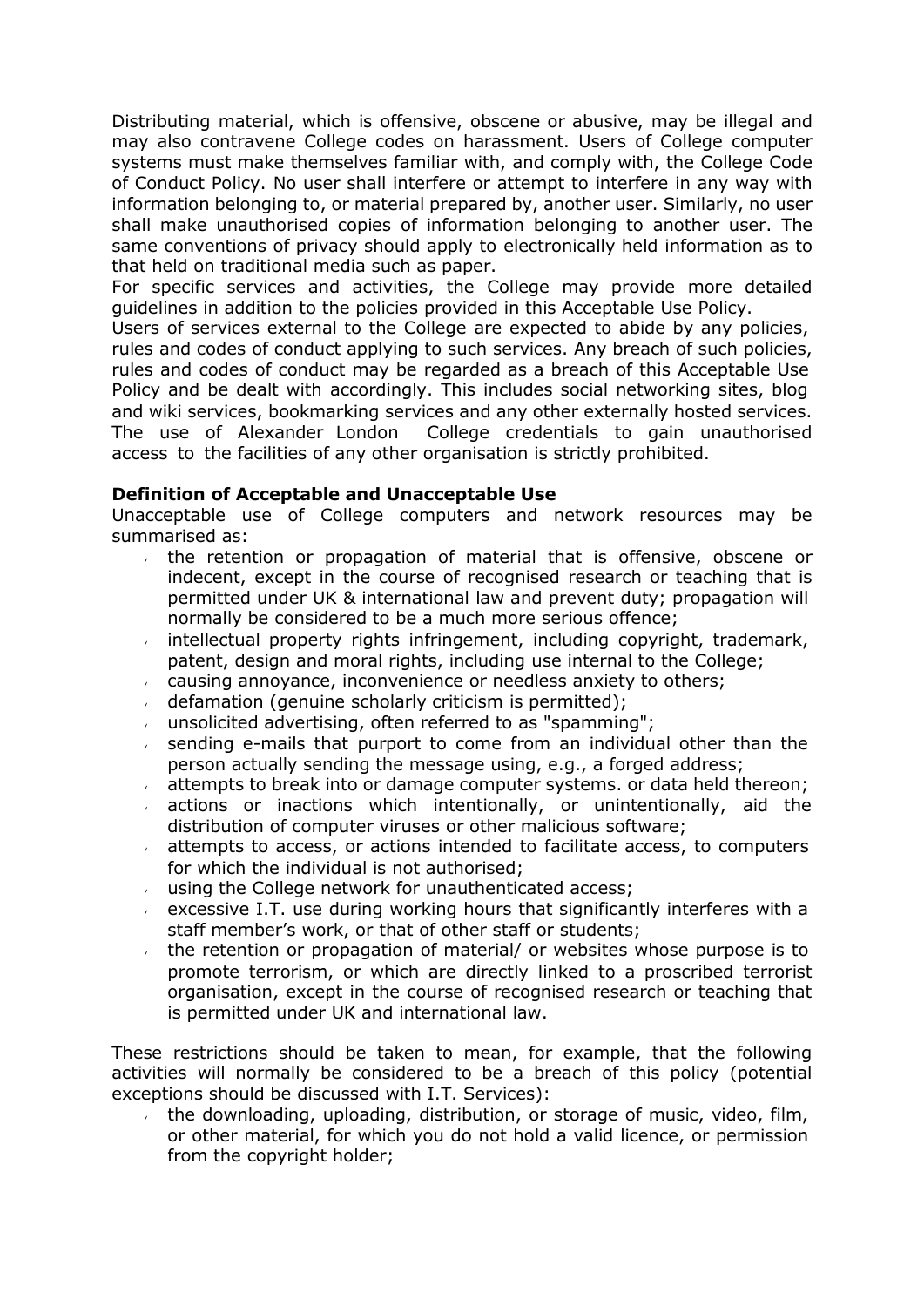- the use of peer-to-peer software and related applications to illegally  $\mathbf{v}^{(i)}$ download and/or share music, video, film, or other material, in contravention of copyright law;
- the publication on external websites of unauthorised recordings e.g. of  $\sqrt{2}$ lectures;
- the distribution or storage by any means of pirated software;  $\epsilon$
- connecting an unauthorised device to the College network i.e. one that has not been
- configured to comply with this policy and any other relevant regulations and  $\mathbf{v}^{(i)}$ guidelines relating to security and acceptable use;
- circumvention of Network Access Control;
- monitoring or interception of network traffic, without permission;
- probing for the security weaknesses of systems by methods such as portscanning, without permission;
- associating any device to network Access Points, including wireless, for  $\mathbf{v}$ which you are not authorised;
- non-academic activities which generate heavy network traffic, especially those which interfere with others' legitimate use of I.T. services or which incur financial costs;
- excessive use of resources such as file store, leading to a denial of service to others, especially when compounded by not responding to requests for action;
- frivolous use of College owned computer laboratories, especially where such  $\mathbf{v}$ activities interfere with others' legitimate use of I.T. services;
- opening an unsolicited e-mail attachment, especially if not work or study- $\mathbf{v}^{\left(1\right)}$ related;
- the deliberate viewing and/or printing of pornographic images;  $\mathbf{v}^{(i)}$
- the passing on of electronic chain mail;  $\mathbf{v}$
- posting of defamatory comments about staff or students on social  $\mathbf{v}$ networking sites;
- the creation of web-based content, portraying official College business  $\mathbf{v}^{(i)}$ without express permission or responsibility; the use of College business mailing lists for non-academic purposes; the deliberate viewing or accessing of material or websites whose purpose is to promote

terrorism or which are directly linked to a proscribed terrorist organisation. Other uses may be unacceptable in certain circumstances. It should be noted that individuals may be held responsible for the retention of attachment material that they have received, via e-mail that they have read. Similarly, opening an attachment, received via unsolicited e-mail, especially if clearly unrelated to work or study, which leads to widespread virus infection, may result in disciplinary action being taken. Disciplinary action may also be taken if casual or non-work related activity results in significant problems being caused to systems or services, arising for example from browsing non-work-related websites or the downloading of software containing malicious content.

Acceptable uses may include:

- personal e-mail and recreational use of Internet services, as long as these  $\mathbf{v}$ are in keeping with the framework defined in this policy document and do not interfere with one's duties, studies or the work of others;
- advertising via electronic notice boards, intended for this purpose, or via other College approved mechanisms